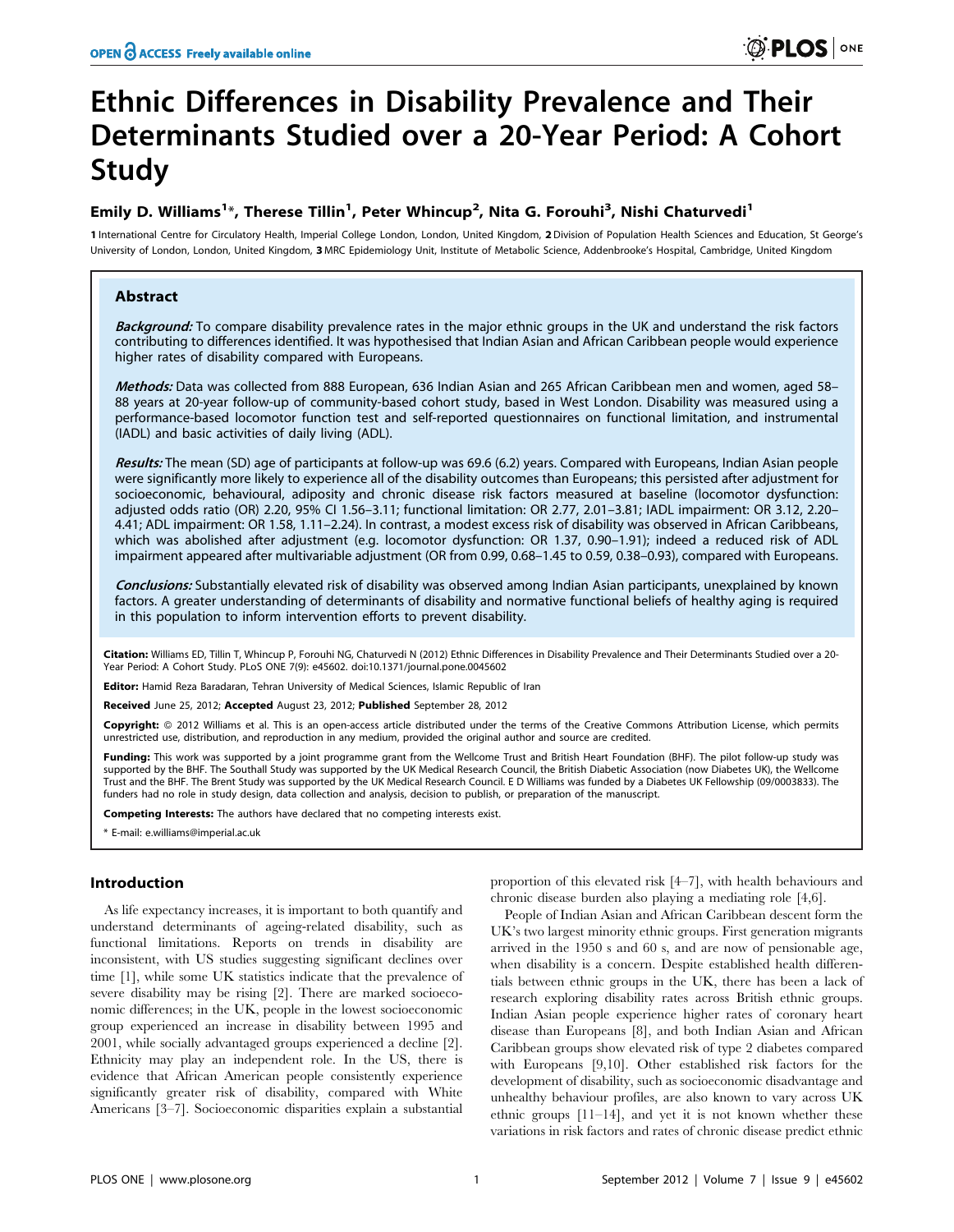Table 1. Follow-up assessment of disability.

| <b>Variables</b>                                                                                                                                                                                     | <b>Measurement/categorisation</b>                                                                                                                                                                                                                                |
|------------------------------------------------------------------------------------------------------------------------------------------------------------------------------------------------------|------------------------------------------------------------------------------------------------------------------------------------------------------------------------------------------------------------------------------------------------------------------|
|                                                                                                                                                                                                      |                                                                                                                                                                                                                                                                  |
| Locomotor function – 'Up and Go' test [55],<br>standardised measure of functional leg strength,<br>power, and balance. Incorporates basic mobility<br>movements needed for successful ageing.        | Timed test involved participants getting up from a chair, walking three metres,<br>turning around, walking and sitting back down; the threshold of $\geq$ 12 seconds<br>was used to classify locomotor dysfunction [56,57].                                      |
|                                                                                                                                                                                                      |                                                                                                                                                                                                                                                                  |
| Functional limitations - "restrictions in performing<br>fundamental physical activities" and are thought<br>to be part of the pathway between risk factors<br>andthe development of disability [38]. | Impairment recorded if participants reported limitation with $\geq 1$ of following:<br>1) Walking unaided without stopping and discomfort; 2) walking up and down a<br>flight of 12 stairs without resting; 3) bending down to pick up a shoe from the<br>floor. |
| Impairment of instrumental activities of daily<br>living (IADL) - "needed for 'independent living'<br>in society".                                                                                   | 1) Doing light housework; 2) shopping for personal items; 3) preparing one's<br>own meals; 4) using the telephone; 5) taking medications; 6) managing money;<br>7) using public transport.                                                                       |
| Impairment of activities of daily living (ADLs)<br>- activities "necessary for survival" [38].                                                                                                       | 1) Walking across a room; 2) getting in and out of bed; 3) getting in and out of a<br>chair; 4) dressing and undressing oneself; 5) bathing or showering; 6) self-<br>feeding; 7) getting to and using the toilet.                                               |
|                                                                                                                                                                                                      |                                                                                                                                                                                                                                                                  |

doi:10.1371/journal.pone.0045602.t001

group differentials in disability. If rates of disability do vary across ethnic groups, this is likely to have an inequitable impact on morbidity, quality of life and the economic burden on healthcare systems.

We hypothesised that, based on socioeconomic disadvantage and increased chronic disease risk, both minority ethnic groups would experience elevated rates of disability compared with Europeans.

#### Methods

The Southall and Brent REvisited (SABRE) study is a tri-ethnic (European, Indian Asian and African Caribbean) 20-year community-based cohort recruited in West London between 1988 and 1991 [15]. Participants were aged 40–69 years at baseline, and the total available sample included 4857 (75% male) people of European  $(n = 2346)$ , Indian Asian  $(n = 1710)$ , and African Caribbean  $(n = 801)$  ethnic origin. Ethnicity was interviewerrecorded based on parental origin and appearance and subsequently confirmed by participants. A follow-up investigation of all surviving participants was performed between 2008 and 2011, 20 years after the baseline survey, when participants were aged 58–88 years.

#### Ethics statement

All participants gave written informed consent. Approval for the study at baseline was obtained from Ealing, Hounslow and Spelthorne, and University College London research ethics committees, and at follow-up from St Mary's Hospital Research Ethics Committee (ref.07/H0712/109).

Following an overnight fast, the standard cardiometabolic assessments were performed, the protocol for which has been described elsewhere in detail [15–17]. A self-administered questionnaire included items on socioeconomic position (SEP – education, occupational grade [18], and home tenure), health behaviours (smoking, physical activity, total weekly alcohol intake, and sedentary behaviour), and medical history. A four-category indicator of life-course SEP was created with education  $\leq 11$ versus  $\geq$ 11 years) and occupational grade (manual versus nonmanual) variables: low childhood/adult SEP; high childhood/low adult SEP; low childhood/high adult SEP; high childhood/adult SEP. Disability at baseline was assessed by questions concerning activity-limiting disability; this was dichotomised into those with or without disability at baseline.

#### Follow-up assessments

Clinic attendees completed a similar questionnaire to baseline, and underwent a series of comprehensive clinical measurements [15]. Participants who could not attend were invited to complete a questionnaire, and were offered a home visit. Diabetes during the follow-up period was identified from medical record, participant recall of diagnosis, or follow-up OGTT, and CHD was identified by data extracted from primary care records [15]. Pain at followup was assessed using the relevant item from the EuroQol fiveitem health status (EQ-5D) scale [19]. Disability was measured using the objective 'Up and Go' test, as well as functional limitation, instrumental (IADLs) and basic activities of daily living (ADLs) scales (see table 1).

Of the original sample, 91% were traced, of whom 3333 participants were alive at follow-up. Questionnaire/clinical followup data were available for 2023 participants (978 European, 739 Indian Asian, and 306 African Caribbean), with follow-up response rates for questionnaire data of 60% in Europeans, 59% in Indian Asians, and 60% in African Caribbeans among traced survivors from the original sample (see Appendix 1 for participant flow diagram).

#### Statistical analyses

Age- and sex-adjusted analyses of covariance and logistic regression were used, as appropriate, to compare the baseline (1988–1991) characteristics of responders (people who provided follow-up data) with non-responders (traced survivors who did not participate in follow-up). Subsequent analyses included only those people with complete questionnaire data ( $n = 1789$ , for locomotor function analyses  $n = 1292$ ). Baseline characteristics were stratified by sex and compared across ethnic groups (Europeans as reference category), using chi-square tests, independent samples t-tests, and Mann Whitney U-tests as relevant.

Logistic regression analyses explored ethnic differences in locomotor dysfunction, functional limitations, IADL and ADL impairment (figure 1). We tested the models' fit using Hosmer and Lemeshows goodness-of-fit tests for each outcome. A range of sensitivity analyses were conducted to test the robustness of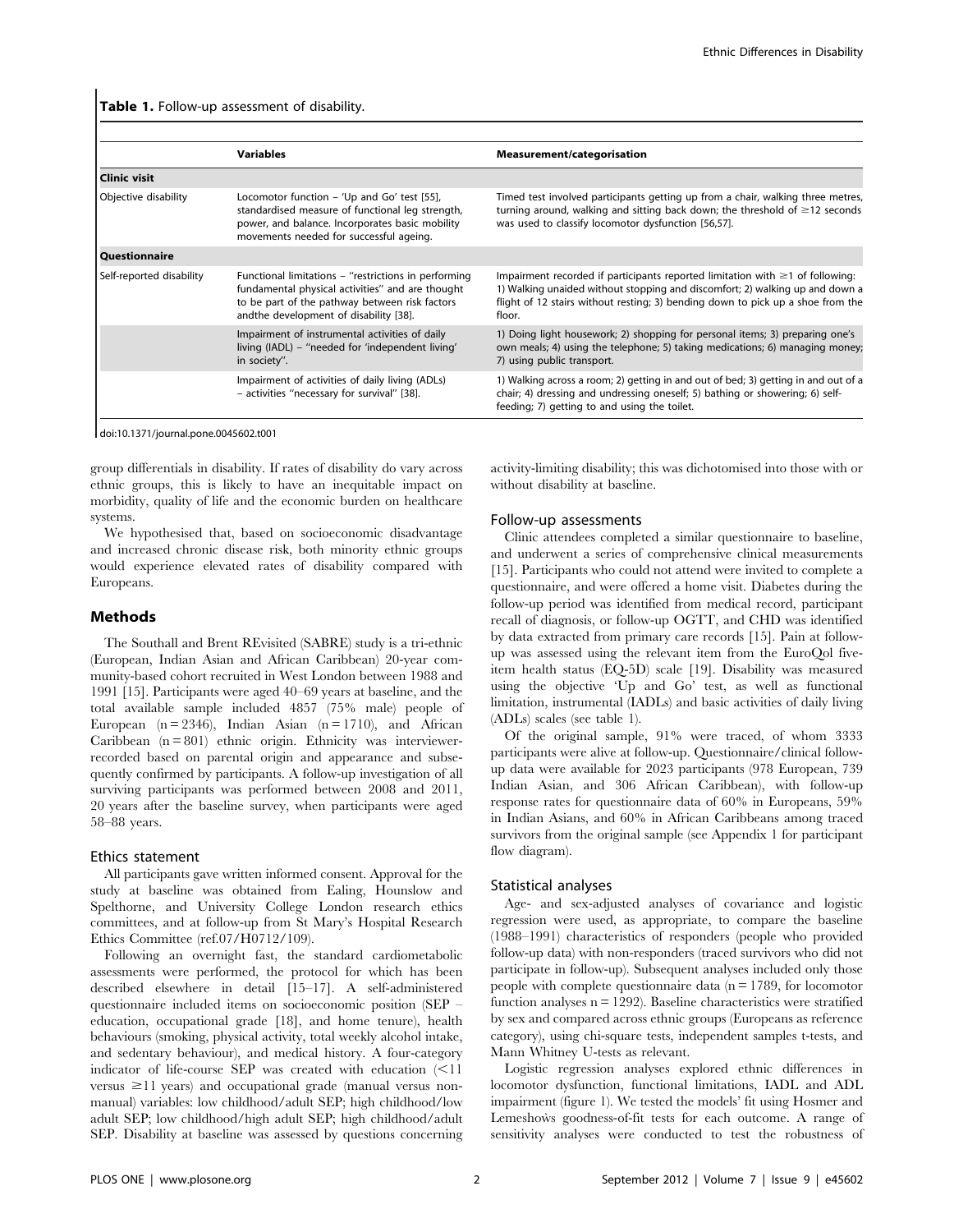

Figure 1. Risk of performance-based and self-reported disability, according to ethnic group. a: Risk of locomotor dysfunction. b: Risk of functional limitations c: Risk of an impairment of instrumental activities of daily living d: Risk of an impairment of activities of daily living. doi:10.1371/journal.pone.0045602.g001

findings. All analyses were performed using SPSS version 18. Validation of the questionnaires was undertaken, the methods and results of which are available in Appendix 2.

#### Results

## Comparison of baseline characteristics between responders and non-responders at follow-up

The proportions of responders (participants providing some data from traceable survivors) were 65%, 63%, and 63% among Europeans, Indian Asians and African Caribbeans, respectively. Differences between responders  $(n = 2132)$  and non-responders (n = 1204) were similar by ethnicity. Non-responders were older  $(p<0.001)$ , more likely to be female  $(p=0.003)$  and of lower SEP (based on education (70% of non-responders reported  $\leq$ 11 years of education, compared with  $62\%$  among responders,  $p<0.001$ ) and manual occupation (71% of non-responders compared with 63% of responders,  $p<0.001$ )). There were no group differences in physical activity levels, alcohol consumption, adiposity, prevalence

of CHD, diabetes, or baseline disability after adjustment for age and sex.

#### Baseline characteristics

By design [15], the majority of participants were male (table 2). At baseline, Indian Asian participants were younger than Europeans ( $p<0.001$ ) while African Caribbean men were older  $(p= 0.007)$ . Europeans were more likely to be in non-manual occupations, though Indian Asians and African Caribbean women reported more years of education. Europeans were also more likely to report their general state of health as good or very good. Behavioural profiles were mixed, with Europeans more likely to smoke, consume alcohol, and report more sedentary behaviour, while also performing higher levels of physical activity. Diabetes and hypertension were generally more frequent in the ethnic minority groups, but there were no differences in self-reported disability.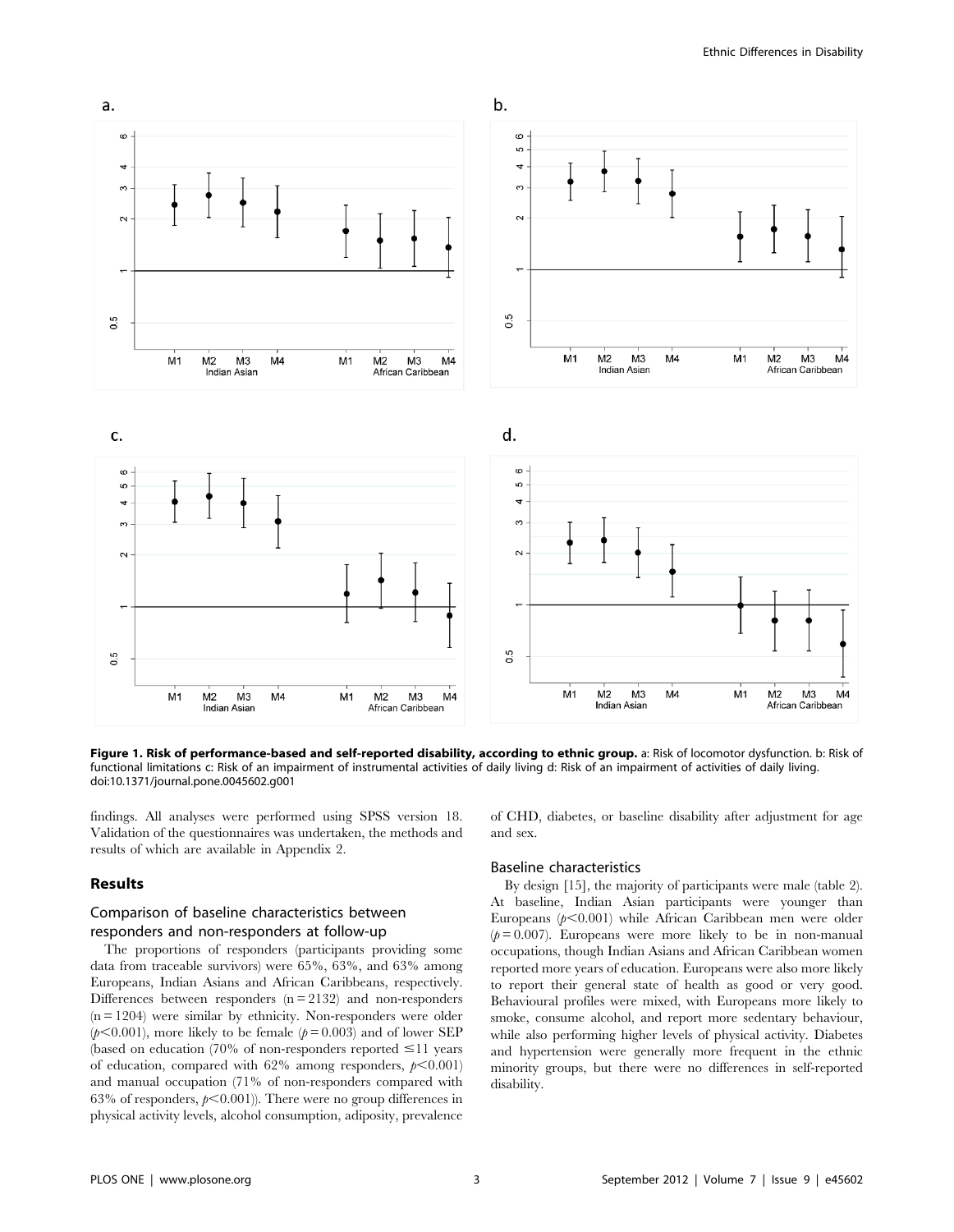Table 2. Baseline characteristics by sex and ethnic group: SABRE study 1988–1991.

|                                          | <b>European</b><br>men<br>$(n = 689)$ | <b>Indian Asian</b><br>men<br>$(n = 552)$ | African<br>Caribbean<br>men<br>$(n = 142)$ | <b>European</b><br>women<br>$(n = 199)$ | <b>Indian Asian</b><br>women<br>$(n = 84)$ | <b>African Caribbean</b><br>women<br>$(n = 123)$ |
|------------------------------------------|---------------------------------------|-------------------------------------------|--------------------------------------------|-----------------------------------------|--------------------------------------------|--------------------------------------------------|
| Age                                      | 50.6 (6.4)                            | 49.3 (6.0)*                               | 52.6 $(5.7)^*$                             | 51.0(6.5)                               | 47.7 (5.6)*                                | 51.2(6.0)                                        |
| Marital status -<br>Married              | 83%                                   | 97%*                                      | 78%*                                       | 71%                                     | 87%*                                       | 57%*                                             |
| Years lived in UKt                       | 31.0 (1.0)                            | 22.6 $(6.3)^*$                            | 29.8 (4.8)                                 | 33.2 (11.0)                             | $21.1 (4.8)^*$                             | 29.7 (5.6)                                       |
| Years of education                       | 11.1(2.7)                             | $12.8(3.7)^{*}$                           | 10.9(2.2)                                  | 10.6(2.8)                               | 11.0(3.6)                                  | 11.2(3.5)                                        |
| Occupation<br>- Manual labour            | 54%                                   | 73%*                                      | 86%*                                       | 46%                                     | 64%*                                       | $61\%$ *                                         |
| Home tenure - Own<br>home                | 88%                                   | 93%*                                      | 74%*                                       | 80%                                     | 96%*                                       | 65%*                                             |
| Life-course socioeconomic position (SEP) |                                       |                                           |                                            |                                         |                                            |                                                  |
| Low childhood/adult<br><b>SEP</b>        | 36%                                   | 20%                                       | 45%                                        | 35%                                     | 37%                                        | 36%                                              |
| High childhood/low<br>adult SEP          | 17%                                   | 53%                                       | 40%                                        | 11%                                     | 27%                                        | 26%                                              |
| Low childhood/high<br>adult SEP          | 15%                                   | 3%                                        | 4%                                         | 17%                                     | 8%                                         | 11%                                              |
| High childhood/adult<br><b>SEP</b>       | 32%                                   | 25%*                                      | $11\%*$                                    | 37%                                     | 27%*                                       | 27%*                                             |
| Smoking status -<br>Current smoker       | 24%                                   | 12%                                       | 26%                                        | 23%                                     | 1%                                         | 8%                                               |
| Ex-smoker                                | 40%                                   | 11%                                       | 20%                                        | 25%                                     | 1%                                         | 9%                                               |
| Never smoked                             | 36%                                   | 77%*                                      | 54%*                                       | 53%                                     | 98%*                                       | 83%*                                             |
| Physical activity<br>(megajoules/week)   | $11.0(7.5-16.5)$                      | 9.5 $(6.0-13.0)$ *                        | $11.0 (7.3 - 15.4)^*$                      | $9.0(5.2 - 13.4)$                       | 6.3 $(2.0-9.8)$ *                          | $10.0$ $(7.7-14.1)$                              |
| Alcohol consumption<br>(units/week)      | $12.1 (3.3 - 24.1)$                   | 3.1<br>$(0-13.5)^*$                       | $9.3(2.2 - 23.3)$                          | $1.6(0.2-6.2)$                          | 0*                                         | $0.8$ $(0.1 - 3.1)^*$                            |
| Sedentary behaviour<br>(hours/week)      | 3.8(1.0)                              | 3.1 $(1.1)^*$                             | 3.1 $(1.0)^*$                              | 3.8(1.0)                                | 3.2 $(1.0)^*$                              | 3.2 $(1.2)^*$                                    |
| Body mass index<br>(kg/m <sup>2</sup> )  | 26.0 (3.6)                            | $25.5(3.2)^{*}$                           | 26.3(3.0)                                  | 25.7 (4.6)                              | 26.8(4.6)                                  | $29.2(5.1)$ *                                    |
| Waist circumference<br>(cm)              | 90.9 (10.3)                           | 91.8(9.3)                                 | $88.5(8.9)$ *                              | 78.5 (11.6)                             | 83.2 (10.2)*                               | $87.3(11.7)^*$                                   |
| Muscle mass $(cm^2)$ -<br>Mid upper arm  | 64.9 (11.0)                           | 60.5 $(9.5)^*$                            | 72.9 (11.8)*                               | 44.5 (11.1)                             | 37.6 (10.4)*                               | 56.2 (12.0)*                                     |
| Mid thigh                                | 234 (34)                              | $222(32)^*$                               | 252 (36)*                                  | 212 (37)                                | 211 (40)                                   | 258 $(44)^*$                                     |
| Self-rated health -<br>Very good/good    | 78%                                   | 65%*                                      | 67%*                                       | 70%                                     | 48%*                                       | 50%*                                             |
| Coronary heart<br>disease                | 4%                                    | 4%                                        | 2%                                         | 1%                                      | 0%                                         | 3%                                               |
| <b>Diabetes</b>                          | 5%                                    | $14\%$ *                                  | 18%*                                       | 4%                                      | 8%                                         | 20%*                                             |
| Hypertension                             | 17%                                   | 27%*                                      | 39%*                                       | 16%                                     | 14%                                        | 49%*                                             |
| Arthritis                                | 12%                                   | 11%                                       | 13%                                        | 19%                                     | 20%                                        | 32%*                                             |
| Asthma                                   | 9%                                    | 11%                                       | 7%                                         | 12%                                     | 7%                                         | $13\%*$                                          |
| <b>Disability</b>                        | 21%                                   | 21%                                       | 23%                                        | 28%                                     | 27%                                        | 33%                                              |

Data presented are unadjusted means (SD) and %, with exception of physical activity and alcohol consumption, presented as medians (interquartile range), due to skewed data (categorical variables were used for ethnic group comparisons). \*p<0.05 for group differences with Europeans as reference category. †n=959, includes only those people born outside the UK/Ireland with complete data (for European group, n = 61). Physical activity measured in megajoules expended per week during leisure time, travel time and sports. Sedentary behaviour measured as television viewing hours per week. doi:10.1371/journal.pone.0045602.t002

## Ethnic differences in disability at 58–88 years

Locomotor dysfunction. Prevalence of locomotor dysfunction in older age was 31% in Europeans, 46% in Indian Asians  $(p<0.001)$ , and 49% in African Caribbeans  $(p<0.001)$  (table 3). Determinants of locomotor dysfunction included age, female sex, baseline SEP, self-rated health, chronic disease and central adiposity (table 4). There was the suggestion of an interaction between diabetes and ethnicity  $(p=0.20$  for interaction) on locomotor dysfunction, where diabetes appeared to have a greater effect in the Indian Asian group (odds ratio (OR) 3.12, 95% CI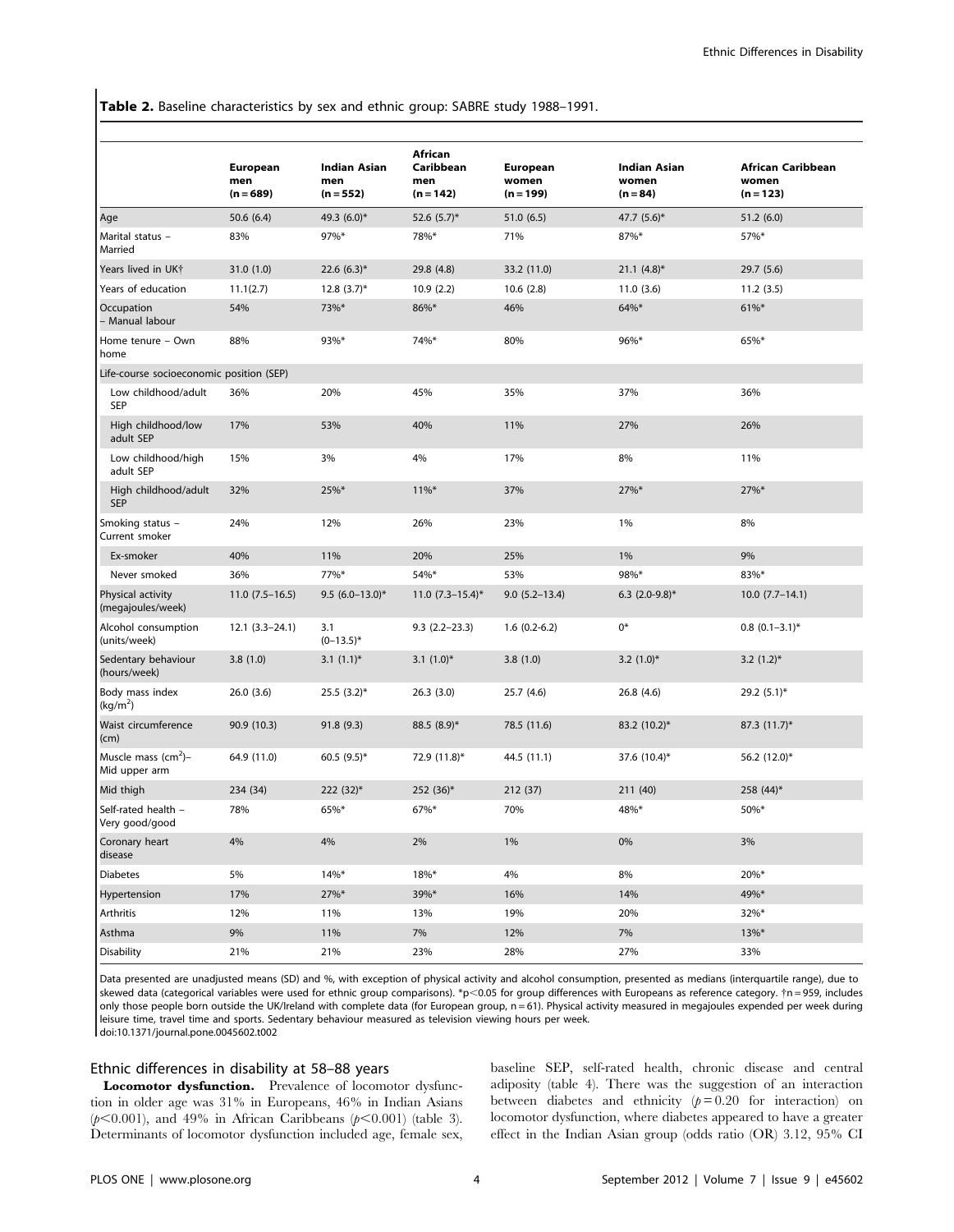1.65, 5.88,  $p<0.001$ ), than in Europeans (OR 1.32, 0.50–3.53,  $p = 0.58$ ). The Indian Asian excess in locomotor dysfunction (figure 1a) was accentuated upon adjustment for socioeconomic factors (model 2), being 2.7 fold greater than in Europeans. Adjustment for health behaviours, adiposity and chronic disease prevalence (model 4) only partially attenuated this Indian Asian vulnerability (OR 2.20, 1.56–3.11,  $p<0.001$ ).

African Caribbean participants also had an elevated risk of locomotor dysfunction (figure 1a), but with the inclusion of SEP, adiposity, and chronic disease, this ethnic difference was substantially attenuated (from OR 1.70, 1.20–2.40,  $p = 0.003$ , to OR 1.37,  $0.92-2.04, b = 0.13$ .

Functional limitations. Reported functional limitation was greater in Indian Asian (37%,  $p<0.001$ ) and African Caribbean  $(32\%, \cancel{p} < 0.001)$  participants than Europeans  $(18\%)$  (table 3). Similar baseline determinants were associated with reported functional limitation at follow-up as observed for locomotor dysfunction (data not shown). The Indian Asian excess in functional limitations was enhanced by adjustment for SEP (figure 1b), increasing the excess risk to over 3.5 fold compared with Europeans (OR 3.74, 2.85-4.92,  $p<0.001$ ), and was not explained by health behaviours or chronic disease at baseline. In contrast, the excess risk reported for functional limitation among African Caribbean people was reduced, and rendered statistically non-significant after adjustment for SEP, adiposity, and chronic disease prevalence (OR 1.31, 0.90–1.91,  $p = 0.16$ ).

IADL impairment. A significant excess in impairment of IADLs was observed in the Indian Asian group (table 2), with a greater than 4 fold excess when SEP was taken into account (figure 1c). Health behaviours and chronic disease appeared to explain some of the excess IADL impairment, however, after full adjustment, the Indian Asian group remained over three times more likely, than their European counterparts, to experience this disability outcome at follow-up (OR 3.12, 2.20–4.41,  $p<0.001$ ).

Conversely, African Caribbean and European participants did not differ in their odds of IADL impairment (OR 0.89, 0.58–1.37,  $p = 0.59$ ).

ADL impairment. Strikingly, while Indian Asians had higher levels of ADL impairment at follow-up (OR 1.58, 1.11–2.24,  $p = 0.011$ ), prevalence in African Caribbeans was lower than in Europeans after multivariable adjustment (OR 0.59, 0.38–0.93,  $p = 0.021$ ) (figure 1d).

None of the goodness-of-fit tests showed statistically significant results.

Sensitivity analyses. Baseline muscle mass and pain (measured at follow-up) were included in alternative versions of the final model; these did not affect the ethnic group differences in the disability outcomes observed (data not shown).

'Incident' disability was explored by including only those people free from disability at baseline in the analyses  $(n = 1385)$ ; the same profiles of disability risk were observed across ethnic groups.

Models 1–4 were also repeated using the outcomes of major functional limitations and major IADL and ADL impairment, to explore differences in the extent of disability. We observed similar ethnic group differences in disability risk.

Analyses stratified by follow-up chronic disease status tested the possibility that underlying but undiagnosed (at baseline) chronic disease were driving the observed group differences. The same patterns of excess disability risk among Indian Asians were seen as observed previously.

The main analyses were completed in men only (numbers too small to perform in women only) to verify that results were not driven by female characteristics that differed between groups (sex

|                                                                                                                                                                                                                                                                                                | European<br>$(n = 689)$ | Indian Asian<br>$(n = 552)$ | value   | Caribbean<br>$(n = 265)$<br>African | p<br>value | European<br>$(n = 199)$ | Indian Asian<br>$(n = 84)$ | value<br>ء | African Caribbeans<br>$(n = 123)$ | value<br>ء |
|------------------------------------------------------------------------------------------------------------------------------------------------------------------------------------------------------------------------------------------------------------------------------------------------|-------------------------|-----------------------------|---------|-------------------------------------|------------|-------------------------|----------------------------|------------|-----------------------------------|------------|
|                                                                                                                                                                                                                                                                                                | Men                     |                             |         |                                     |            | Women                   |                            |            |                                   |            |
| Performance-based measure                                                                                                                                                                                                                                                                      |                         |                             |         |                                     |            |                         |                            |            |                                   |            |
| Locomotor dysfunction*                                                                                                                                                                                                                                                                         | 141 (29)                | 179 (44)                    | < 0.001 | 57 (49)                             | < 0.001    | 53 (39)                 | 32 (56)                    | 0.031      | 51 (46)                           | 0.32       |
| Questionnaire-based measures                                                                                                                                                                                                                                                                   |                         |                             |         |                                     |            |                         |                            |            |                                   |            |
| Functional limitation                                                                                                                                                                                                                                                                          | 107 (16)                | 198 (36)                    | < 0.001 | 43 (27)                             | 0.001      | 56 (28)                 | 35 (42)                    | 0.026      | 57 (40)                           | 0.02       |
| Impairment of instrumental<br>of daily living<br>activities                                                                                                                                                                                                                                    | 68 (10)                 | 172(31)                     | < 0.001 | 27 (17)                             | 0.008      | 45 (23)                 | 29 (35)                    | 0.037      | 41 (30)                           | 0.15       |
| Impairment of activities of<br>daily living                                                                                                                                                                                                                                                    | 79 (12)                 | 119 (22)                    | < 0.001 | 19 (12)                             | 0.82       | 47 (12)                 | 29 (35)                    | 0.059      | 35 (25)                           | 0.77       |
| Data presented as n (%).*Obtained in clinic attendees only. European men/women, n=489/135, Indian Asian men/women n=404/57, African Caribbean men/women n=106/101. p values represent results from comparison with<br>doi:10.1371/journal.pone.0045602.t003<br>Europeans using $\chi$ 2 tests. |                         |                             |         |                                     |            |                         |                            |            |                                   |            |

Table 3. Prevalence (n (%)) of disability outcomes across ethnic groups: SABRE study 2008–2011.

 $\epsilon$ 

3. Prevalence

Table:

(%)) of disability outcomes across ethnic groups: SABRE study 2008-2011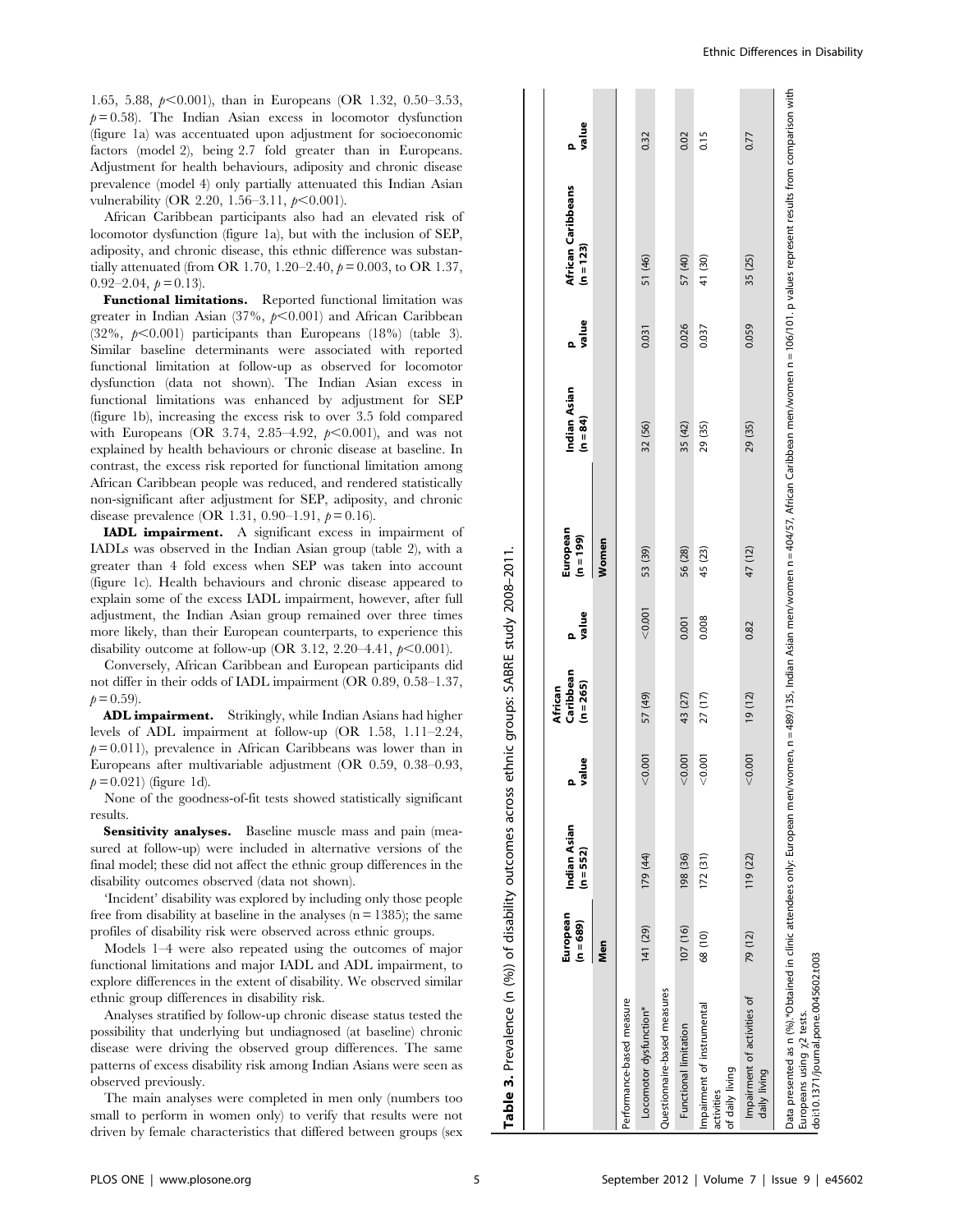Table 4. Associations between baseline risk factors and locomotor dysfunction at follow-up (age- and sex-adjusted) by ethnic group: Logistic regression analysis in the SABRE study.

|                                        | <b>Risk of locomotor dysfunction</b> |                     |                          |
|----------------------------------------|--------------------------------------|---------------------|--------------------------|
|                                        | European                             | <b>Indian Asian</b> | <b>African Caribbean</b> |
| Age (per year)                         | $1.15(1.12 - 1.19)$                  | $1.08(1.04 - 1.11)$ | $1.13(1.07 - 1.19)$      |
| Sex - Female                           | $1.70(1.10-2.61)$                    | $1.84(1.04 - 3.27)$ | $1.27(0.71 - 2.28)$      |
| Life-course SEP-Low childhood/adult    | $\mathbf{1}$                         | $\mathbf{1}$        | $\mathbf{1}$             |
| High childhood/low adult               | 1.03 (0.59                           | 0.55(0.33)          | 1.02 (0.49               |
| Low childhood/high adult               | 0.69(0.38)                           | 0.74(0.26)          | 0.69(0.21)               |
| High childhood/adult                   | 0.59(0.38)                           | 0.70 (0.39          | 0.40(0.17)               |
| Home tenure - Own home                 | $0.39(0.23 - 0.66)$                  | $0.26(0.10-0.66)$   | $0.59(0.32 - 1.12)$      |
| Smoking status - Current smoker        | $1.49(0.96 - 2.33)$                  | $1.02(0.53 - 1.93)$ | $1.09(0.50 - 2.37)$      |
| Physical activity (quartiles) - Lowest | 1                                    | $\mathbf{1}$        | $\mathbf{1}$             |
| $\overline{2}$                         | 0.69(0.41)                           | 0.93(0.57)          | 0.62(0.27)               |
| 3                                      | 0.44(0.25)                           | 0.56(0.33)          | 0.68(0.29)               |
| Highest                                | 0.42(0.25)                           | 0.79(0.45)          | 0.65(0.27)               |
| Alcohol intake - Low                   | $\mathbf{1}$                         | $\mathbf{1}$        | $\mathbf{1}$             |
| Moderate                               | 0.45(0.26)                           | 1.05(0.62)          | 0.68(0.32)               |
| High                                   | 0.54 (0.34                           | 1.34 (0.86          | 1.72 (0.78               |
| Sedentary behaviour                    | $1.12(0.93 - 1.35)$                  | $0.93(0.77 - 1.11)$ | $1.04(0.80 - 1.35)$      |
| Waist circumference (per cm)           | $1.05(1.03-1.07)$                    | $1.04(1.02 - 1.06)$ | $1.03(1.00-1.06)$        |
| Body mass index (per unit)             | $1.13(1.08-1.19)$                    | $1.10(1.04 - 1.17)$ | $1.09(1.02 - 1.18)$      |
| Self-rated health - Fair/ poor         | $1.49(1.20-1.86)$                    | $1.30(1.06 - 1.61)$ | $1.87(1.33 - 2.63)$      |
| Coronary heart disease                 | 3.29 (1.19-9.07)                     | 3.05 (0.94-9.90)    | $1.09(0.22 - 5.56)$      |
| <b>Diabetes</b>                        | $1.32(0.50 - 3.53)$                  | 3.12 (1.65-5.88)    | $0.65(0.27-1.54)$        |
| Hypertension                           | $1.42(0.87 - 2.33)$                  | $1.40(0.90 - 2.17)$ | $1.22(0.67 - 2.23)$      |
| Arthritis                              | $1.15(0.67-1.98)$                    | $1.24(0.67 - 2.29)$ | 1.77 (0.88-3.58)         |
| Asthma                                 | $0.50(0.22 - 1.11)$                  | $1.67(0.91 - 3.08)$ | $1.49(0.61 - 3.63)$      |
| <b>Disability</b>                      | $2.03(1.32 - 3.12)$                  | 1.82 (1.14-2.92)    | 1.89 (0.96-3.73)         |

Data presented as odds ratios (95% confidence intervals). Only includes people with complete questionnaire and locomotor function data (n = 1292). SEP: Socioeconomic position. Age, sedentary behaviour, waist circumference, and body mass index coded as continuous variables. Sex, life-course SEP (reference category: Low childhood and low adult), home tenure (reference category: Do not own home), smoking status (reference category: Never/ex-smoker), physical activity (megajoules per week categorised into quartiles, reference category: Lowest), alcohol intake (reference category: Low), self-rated health (reference category: Very good/ good), and baseline coronary heart disease, diabetes, hypertension, arthritis, asthma and disability (reference category: No prevalent condition) coded as categorical variables.

doi:10.1371/journal.pone.0045602.t004

interactions were non-significant); the ethnic group differences in disability remained.

#### Questionnaire validation

Differential item functioning analyses identified item bias for two IADL and two ADL items for the Indian Asian group. Refinement of the scales, through removal of these items, replicated the patterns of excess impairment of IADL and ADL risk among Indian Asians observed previously (Appendix 2 for more detail).

## **Discussion**

In this tri-ethnic population in the United Kingdom, we observed a marked excess risk of disability in older age among the Indian Asian group, being two to four times higher, depending on the measure, compared with their European counterparts. This excess was observed using both objectively observed and selfreported measures, and could not be fully explained by SEP, health behaviours, co-morbidity, and body size measures in middle

age. In contrast, people of African Caribbean descent had similar, or, after multivariable adjustment, lower levels of severe disability (ADL) compared with Europeans.

This is the first examination of disability in the main three ethnic groups in the UK using longitudinal data. The inclusion of performance- and questionnaire-based disability measurement, from mild physical dysfunction to more severe disability, and control for a wide range of covariates measured in middle age, are considerable strengths of this study.

Although studies have investigated ethnic differences in disability in other countries [3–7,20], there is a dearth of literature examining disability among the UK's major ethnic groups. Our longitudinal finding of excess disability among Indian Asians is supported by one cross-sectional study from Singapore and one from the UK [20,21].

No other data are available investigating the disability risk among UK African Caribbean people, however numerous studies from the US have reported an elevated risk of disability among African American people compared with White Americans [3– 7,22–24]. Despite the difference in national versus privatised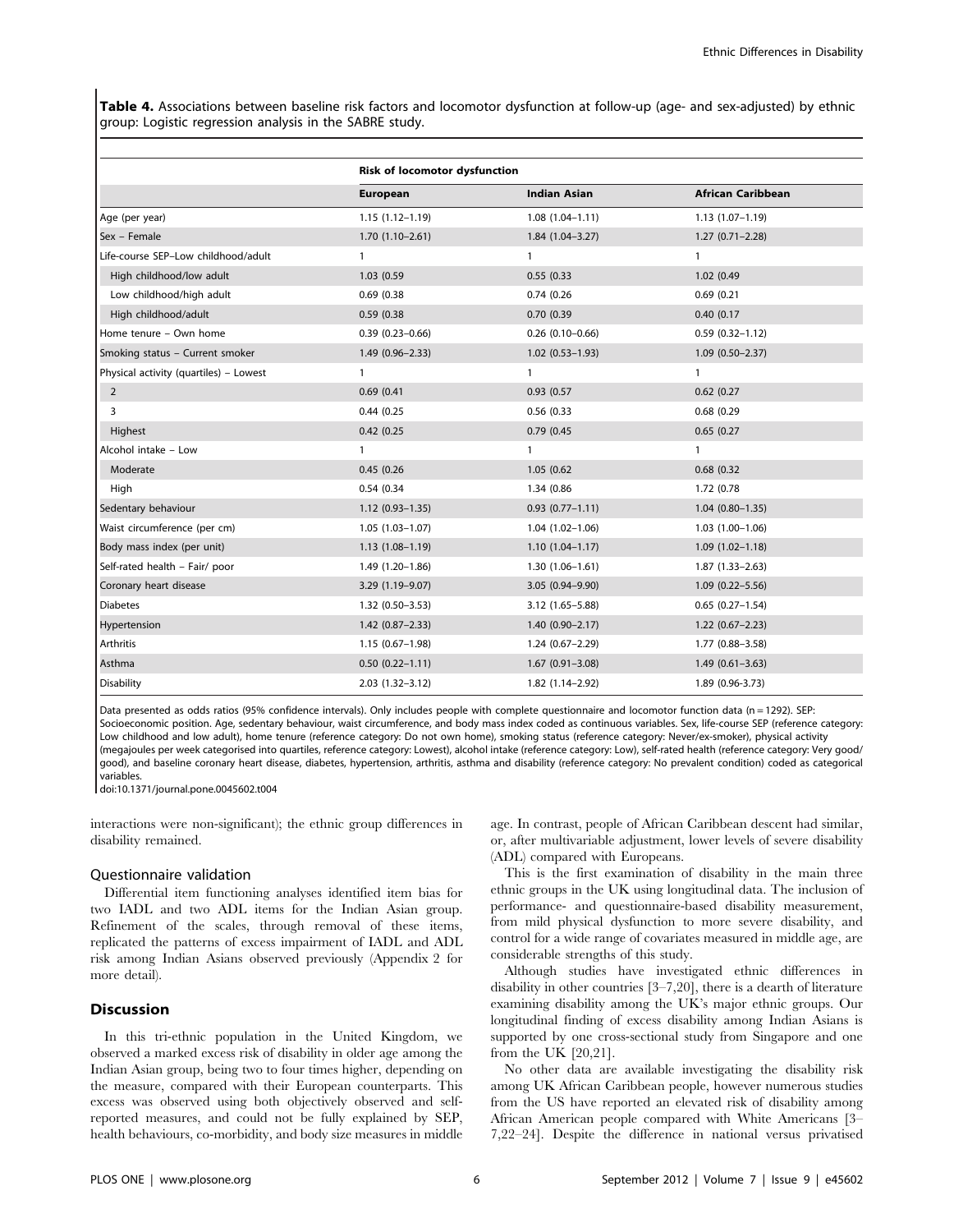healthcare systems in the UK and US, our findings are in line with those from African American samples. Most (but not all [4]) of this work shows that the majority of this excess risk is explained by known risk factors [7,22,24], and, in fact, also similar to our results, non-Hispanic Black groups have been shown to demonstrate reduced risk of certain functional outcomes, compared with Europeans, after multivariable adjustment [5,6]. The similarity in our findings with the US, where socioeconomically deprived African Americans have been particularly disadvantaged by the private healthcare system [25], suggests that access to healthcare does not have a strong influence on disability rates between Black and White groups.

The current analyses examined the risk factors that explained the ethnic differences observed in disability, to identify intervention opportunities to reduce ethnic inequalities in disability. Inclusion of socioeconomic characteristics accentuated rather than attenuated the excess risk among Indian Asians. Although substantial literature documents greater socioeconomic disadvantage among UK minority ethnic groups [11,26–28], this can depend on the SEP marker included (as shown by the divergent ethnic group patterns across the different socioeconomic characteristics here). Furthermore, the Indian Asian participants in our sample were predominantly Punjabi Sikh, one of the more advantaged South Asian subgroups in the UK [27]. Socioeconomic factors did explain some of the ethnic group differences between European and African Caribbean participants, supporting findings from African American groups [6,7,22,29].

Health behaviours, adiposity, and chronic disease burden explained a small amount of the ethnic differences in disability among Indian Asian and African Caribbeans. Variations in behaviours are well established between European, Indian Asian and African Caribbean groups in the UK [13,14,27]. Variations in body composition [30,31] and the relationship between fat distribution and disease outcomes in different groups [32,33] mean that adiposity may have a differential impact on physical functioning across ethnicities. Inconsistent evidence exists regarding the role of muscle mass in the development of disability [34,35], with some work suggesting that fat mass plays a stronger role [35,36]. Our adjustment for a proxy marker of muscle mass did not affect the ethnic inequalities in disability in this study. Chronic diseases, such as CHD, diabetes, hypertension, and arthritis, are established predictors of disability development [37,38], and our findings confirm previous work that chronic disease exposure explains a proportion of ethnic inequalities in disability [6,24,39]. Self-rated health was included in the models to capture any unmeasured chronic morbidity [40]; this, along with stratified models by follow-up chronic disease status (in sensitivity analyses) suggest that unmeasured chronic disease were not fully explaining the ethnic group differences observed.

The remaining excess risk among Indian Asians after full adjustment indicates that other factors explain these ethnic inequalities in disability. General factors associated with migration are unlikely to have influenced disability risk in this sample, since both the Indian Asian and African Caribbean groups comprised first generation immigrants. English was not the native tongue of the Indian Asian participants, and, although available language assistance was offered, residual difficulty may have contributed to the reported impairments of certain IADLs where English language proficiency is more salient, such as money-management and public transport use. It is possible that aspects of early life in South Asia or elements unique to the Indian Asian migration experience might have contributed to their increased disability risk. Possible examples include nutritional deficiencies and related conditions, such as osteomalacia and anaemia, at different lifecourse stages that may affect physical limitations [41,42]. Although not unique to Indian Asian people, there is evidence that these deficiencies are more common in this ethnic group [43–45]. Another risk factor for disability [46,47], Vitamin D insufficiency, is more common among UK Indian Asians and has been associated with pain levels in this group [48]. Although adjustment for pain at follow-up did not explain the disability risk here, future research should investigate the role of these factors in the excess disability risk among UK Indian Asians. Monitoring physical functioning in UK-born Indian Asians will distinguish the relative influence of early life/migration factors versus characteristics specific to their ethnic group. Although we did not have data on access to healthcare, it is unlikely that this would have significantly influenced the ethnic differences observed, since UK Indian Asians make equitable use of healthcare services [49].

Although the IADL scales have been validated in Indian groups [50], a systematic difference in interpretation of or response to questionnaires by ethnicity may remain [51]. The validation performed here identified item bias in some of the IADL and ADL items, yet their removal did not affect the observed results. Thus, although interpretation of questions may vary across ethnic groups and English language facility may affect interaction with life outside the home, these factors should not influence the performance-based measure of locomotor dysfunction. Nonetheless, cultural differences in perceptions and expectations of healthy ageing may still influence the way Indian Asians respond to disability performance tests and questionnaires [21,52,53], for example, responses to activity tasks and scales could be based more on expectations of functional capacity or suitability for certain tasks rather than on actual physical capabilities. Therefore, our results could exhibit a false inflation of disability differentials between Indian Asians and Europeans. Due to cultural and family norms, functioning 'dependence' may not reflect the same reduction in quality of life among South Asians, as observed in other groups [54]. Future research should examine whether disability has an equivalent impact on quality of life, social functioning, and other morbidity outcomes across elderly Indian Asian and other ethnic groups.

Other limitations should be considered. The loss to follow-up means that the group is likely to be subject to attrition bias. The Indian Asians in this sample were at a lower risk of dying than Europeans (unpublished data) and therefore survival bias is unlikely to have affected the Indian Asian disability estimates observed. Further, when assessing burden of disability in older age, individuals by definition must have survived until then. Although health and socioeconomic response gradients existed at baseline, they were consistent across groups, and with no baseline differences in disability levels, it is unlikely this bias played a major role in our findings. The self-report baseline behavioural data introduces possible measurement error, which may have caused an imprecise estimation of the mediating/confounding role of covariates. Although socioeconomic disadvantage was assessed in multiple ways, residual effects of other aspects of SEP (such as wealth and income) may contribute to the results observed. The analyses presented here consider Indian Asians as a single group but we must recognise the subgroup heterogeneity, in terms of SEP, CHD incidence and risk profiles [11,26]. The expression, Indian Asian, was used because the majority of the sub-sample was born in India, with approximately half of Punjabi Sikh ethnicity. With no information available on visual and hearing ability, the contribution of these impairments towards the outcomes studied cannot be ruled out.

The unexplained excess disability among older Indian Asian people in the UK observed in this study has substantial health,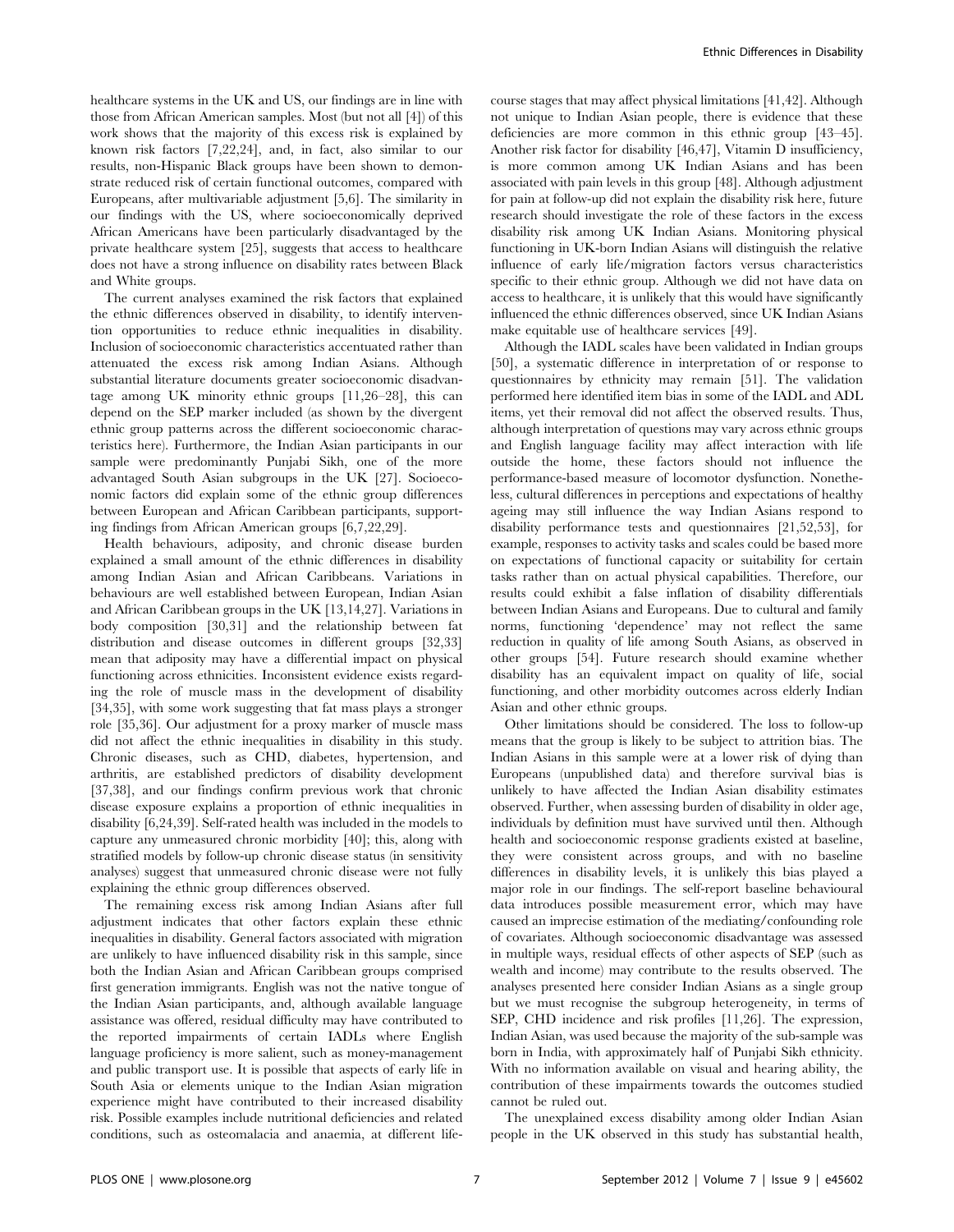wellbeing and socioeconomic implications for these groups. Furthermore, provision of the governmental disability living allowance is based on items from the questionnaires used in this study, and therefore the disparities observed could contribute to significant economic burden as the UK's elderly population grows. A greater understanding of both the determinants and expectations of physical functioning in older age is required. This would inform the timing and choice of therapeutic interventions to directly address these inequalities, but may also encourage the development of educational strategies to promote realistic norms of healthy ageing across all cultures.

### Supporting Information

#### Appendix S1 Figure of participant flow diagram. (TIF)

#### References

- 1. Freedman VA, Martin LG, Schoeni RF (2002) Recent Trends in Disability and Functioning Among Older Adults in the United States. JAMA 288: 3137–3146.
- 2. Bajekal M, Primatesta P, G P (2003) Health Survey for England 2001: Disability. London: The Stationery Office.
- 3. Barnes LL, Wilson RS, Hebert LE, Scherr PA, Evans DA, et al. (2011) Racial Differences in the Association of Education With Physical and Cognitive Function in Older Blacks and Whites. J Gerontol B Psychol Sci Soc Sci 66B: 354–363.
- 4. Bowen ME (2009) Childhood socioeconomic status and racial differences in disability: Evidence from the Health and Retirement Study (1998–2006). Soc Sci Med 69: 433–441.
- 5. Haas S, Rohlfsen L (2010) Life course determinants of racial and ethnic disparities in functional health trajectories. Soc Sci Med 70: 240–250.
- 6. Louie GH, Ward MM (2011) Socioeconomic and ethnic differences in disease burden and disparities in physical function in older adults. Am J Public Health 101: 1322–1329.
- 7. Mendes de Leon CF, Barnes LL, Bienias JL, Skarupski KA, Evans DA (2005) Racial Disparities in Disability: Recent Evidence From Self-Reported and Performance-Based Disability Measures in a Population-Based Study of Older Adults. J Gerontol B Psychol Sci Soc Sci 60: S263–S271.
- 8. Forouhi N, Sattar N, Tillin T, McKeigue P, Chaturvedi N (2006) Do known risk factors explain the higher coronary heart disease mortality in South Asian compared with European men? Prospective follow-up of the Southall and Brent studies, UK. Diabetologia 49: 2580–2588.
- 9. Bhopal R, Unwin N, White M, Yallop J, Walker L, et al. (1999) Heterogeneity of coronary heart disease risk factors in Indian, Pakistani, Bangladeshi, and European origin populations: cross sectional study. BMJ 319: 215–220.
- 10. Chaturvedi N, Jarrett J, Morrish N, Keen H, Fuller JH (1996) Differences in mortality and morbidity in African Caribbean and European people with noninsulin dependent diabetes mellitus: results of 20 year follow up of a London cohort of a multinational study. BMJ 313: 848–852.
- 11. Karlsen S, Nazroo JY (2010) Religious and ethnic differences in health: evidence from the Health Surveys for England 1999 and 2004. Ethn Health 15: 549–568.
- 12. Nazroo JY (2003) The Structuring of Ethnic Inequalities in Health: Economic Position, Racial Discrimination, and Racism. Am J Public Health 93: 277–284. 13. Craig R, Doyle M, Jotangia D (2006) Health Survey for England 2004: Eating
- habits. London: The Information Centre.
- 14. Williams ED, Stamatakis E, Chandola T, Hamer M (2011) Physical activity behaviour and coronary heart disease mortality among South Asian people in the UK: an observational longitudinal study. Heart 97: 655–659.
- 15. Tillin T, Forouhi NG, McKeigue PM, Chaturvedi N, for the SABRE Study Group (2012) Southall And Brent REvisited: Cohort profile of SABRE, a UK population-based comparison of cardiovascular disease and diabetes in people of European, Indian Asian and African Caribbean origins. Int J Epidemiol 41: 33– 42.
- 16. McKeigue PM, Ferrie JE, Pierpoint T, Marmot MG (1993) Association of earlyonset coronary heart disease in South Asian men with glucose intolerance and hyperinsulinemia. Circulation 87: 152–161.
- 17. McKeigue PM, Shah B, Marmot MG (1991) Relation of central obesity and insulin resistance with high diabetes prevalence and cardiovascular risk in South Asians. Lancet 337: 382–386.
- 18. Office of Population Censuses and Surveys (1980) Classification of occupations, 1980. In: HMSO, editor. London.
- 19. EuroQol Group (1990) EuroQol–a new facility for the measurement of healthrelated quality of life. Health Policy 16: 199–208.
- 20. Ng T-P, Niti M, Chiam P-C, Kua E-H (2006) Prevalence and Correlates of Functional Disability in Multiethnic Elderly Singaporeans. J Am Geriatr Soc 54: 21–29.

## Appendix S2 Validation of self-reported disability questionnaires.

(DOCX)

#### Acknowledgments

Thanks to Dr K Backholer and Dr S Cyril for their contribution to discussion for this manuscript. We would also like to thank the SABRE participants and SABRE clinic team.

#### Author Contributions

Conceived and designed the experiments: EDW TT PW NGF NC. Performed the experiments: TT. Analyzed the data: EDW. Wrote the paper: EDW. Revised manuscript critically for important intellectual content: TT NC PW NGF.

- 21. Lindesay J, Jagger C, Hibbett MJ, Peet SM, Moledina F (1997) Knowledge, uptake and availability of health and social services among Asian Gujarati and white elderly persons. Ethn Health 2: 59–69.
- 22. Kington RS, Smith JP (1997) Socioeconomic status and racial and ethnic differences in functional status associated with chronic diseases. Am J Public Health 87: 805.
- 23. Kobayashi KM, Prus S, Lin Z (2008) Ethnic differences in self-rated and functional health: does immigrant status matter? Ethn Health 13: 129–147.
- 24. Thorpe RJ, Koster A, Kritchevsky SB, Newman AB, Harris T, et al. (2011) Race, Socioeconomic Resources, and Late-Life Mobility and Decline: Findings From the Health, Aging, and Body Composition Study. J Gerontol A Biol Sci Med Sci 66A: 1114–1123.
- 25. US Department of Health and Human Services (2011) HHS Action Plan to Reduce Racial and Ethnic Health Disparities: A Nation Free of Disparities in Health and Health Care. Washington D.C., USA: Department of Health and Human Services.
- 26. Nazroo JY (2001) South Asian people and heart disease: an assessment of the importance of socioeconomic position. Ethn Dis 11: 401–411.
- 27. Williams ED, Nazroo JY, Kooner JS, Steptoe A (2010) Subgroup differences in psychosocial factors relating to coronary heart disease in the UK South Asian population. J Psychosom Res 69: 379–387.
- 28. Williams ED, Steptoe A, Chambers JC, Kooner JS (2009) Psychosocial risk factors for coronary heart disease in UK South Asian men and women. J Epidemiol Community Health 63: 986–991.
- 29. Fuller-Thomson E, Nuru-Jeter A, Minkler M, Guralnik JM (2009) Black-White disparities in disability among older Americans: further untangling the role of race and socioeconomic status. J Aging Health 21: 677–698.
- 30. Misra A, Wasir JS, Vikram NK (2005) Waist circumference criteria for the diagnosis of abdominal obesity are not applicable uniformly to all populations and ethnic groups. Nutrition 21: 969–976.
- 31. Deurenberg P, Deurenberg-Yap M (2003) Validity of body composition methods across ethnic population groups. Acta Diabetologica 40: s246–s249.
- 32. Huxley R, James WPT, Barzi F, Patel JV, Lear SA, et al. (2008) Ethnic comparisons of the cross-sectional relationships between measures of body size with diabetes and hypertension. Obes Rev 9: 53-61.
- 33. Okosun IS, Liao Y, Rotimi CN, Prewitt TE, Cooper RS (2000) Abdominal Adiposity and Clustering of Multiple Metabolic Syndrome in White, Black and Hispanic Americans. Ann Epidemiol 10: 263–270.
- 34. Baumgartner RN (2000) Body Composition in Healthy Aging. Ann NY Acad Sci 904: 437–448.
- 35. Visser M, Harris TB, Langlois J, Hannan MT, Roubenoff R, et al. (1998) Body Fat and Skeletal Muscle Mass in Relation to Physical Disability in Very Old Men and Women of the Framingham Heart Study. J Gerontol A Biol Sci Med Sci 53A: M214–M221.
- 36. Ramsay SE, Whincup PH, Shaper AG, Wannamethee SG (2006) The Relations of Body Composition and Adiposity Measures to Ill Health and Physical Disability in Elderly Men. Am J Epidemiol 164: 459–469.
- 37. Ebrahim S, Wannamethee SG, Whincup P, Walker M, Shaper AG (2000) Locomotor disability in a cohort of British men: the impact of lifestyle and disease. Int J Epidemiol 29: 478–486.
- 38. Verbrugge LM, Jette AM (1994) The disablement process. Soc Sci Med 38: 1– 14.
- 39. Ostchega Y, Harris TB, Hirsch R, Parsons VL, Kington R (2000) The prevalence of functional limitations and disability in older persons in the US: data from the National Health and Nutrition Examination Survey III. J Am Geriatr Soc 48: 1132–1135.
- 40. Ramsay SE, Whincup PH, Morris RW, Lennon LT, Wannamethee SG (2008) Extent of Social Inequalities in Disability in the Elderly: Results From a Population-based Study of British Men. Ann Epidemiol 18: 896–903.